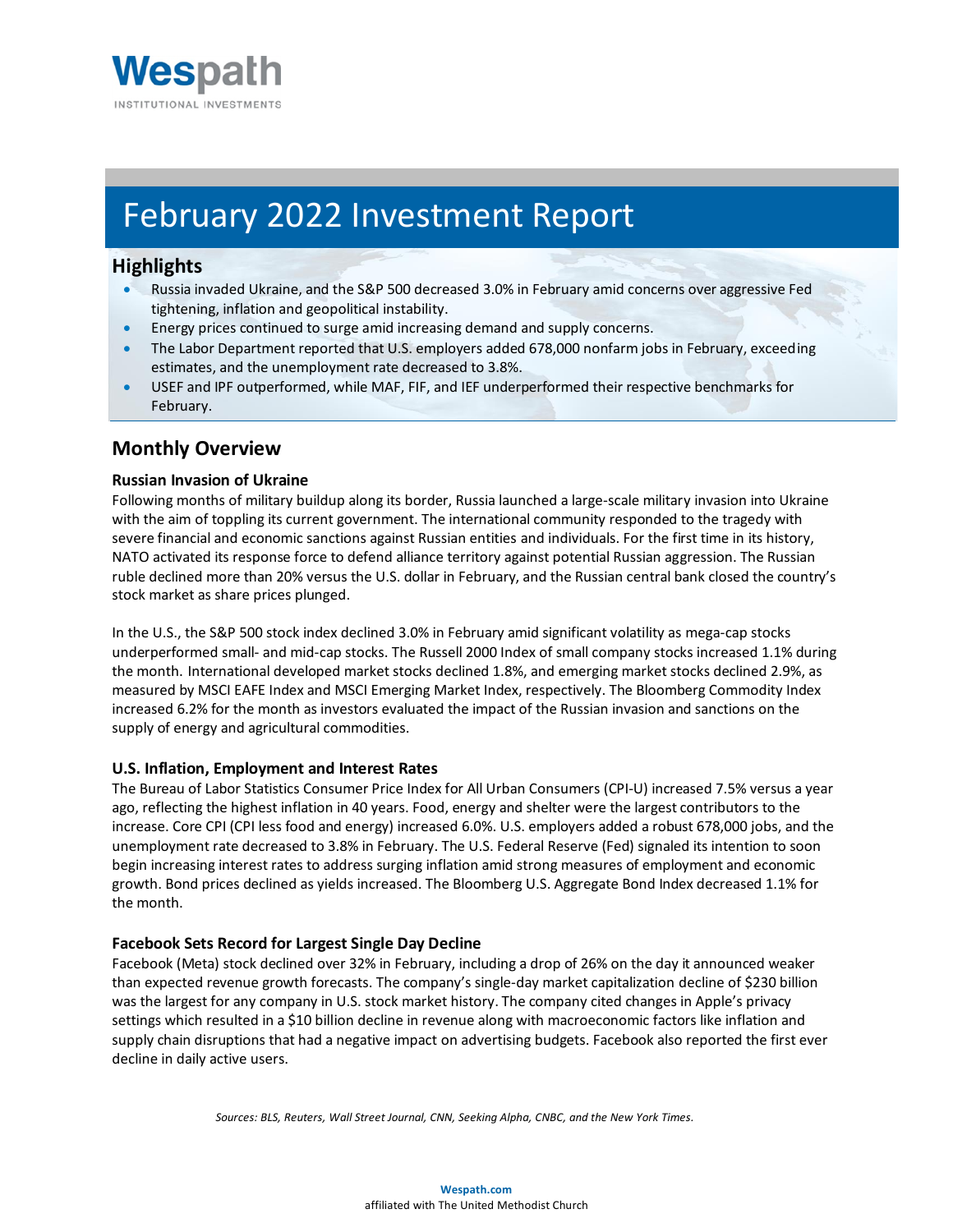# **Market Performance**



*Source: FactSet, as of February 28, 2022*

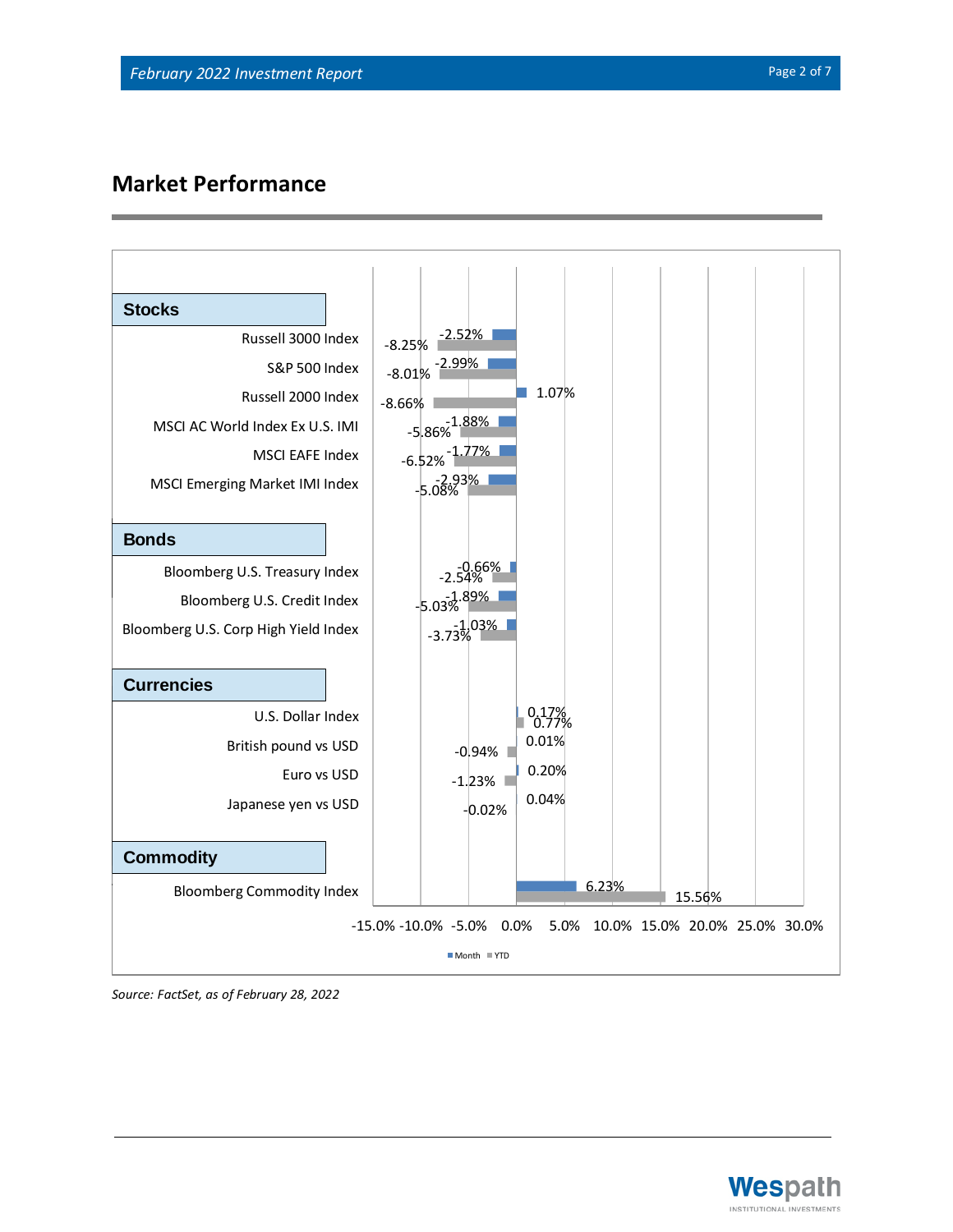



# **Chart of the Month**

- Supply chain issues, rising demand, diminished reserves and global instability drove the price of oil higher.
- Oil prices (Brent) exceeded \$100 per barrel for the first time in over a decade
- Instability in energy markets may drive oil prices and volatility higher as global economies continue to develop clean energy sources and transition away from carbon emissions.



*Source: FactSet; U.S Bureau of Labor Statistics; The Conference Board; Federal Reserve Bank of St. Louis; Bureau of Economic Analysis; National Realtors Association*

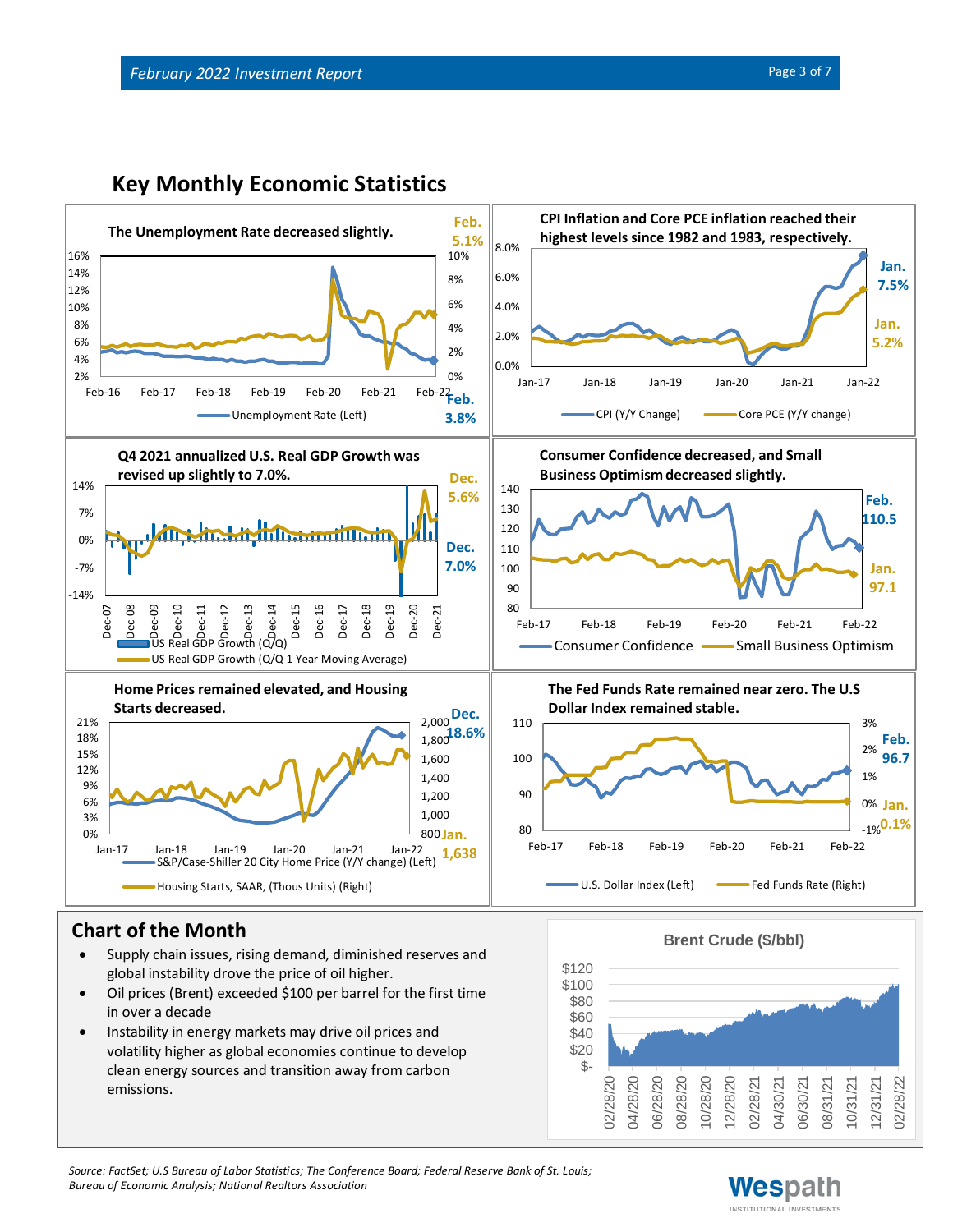# **Investment Fund Review (Net-of-Fees Performance)<sup>i</sup>**

## *Equity Funds*

#### **U.S. Equity Fund – I Series**

| <b>Fund</b>                    | <b>February</b> | <b>YTD</b> |
|--------------------------------|-----------------|------------|
| U.S. Equity Fund $-1$ Series   | $-1.88%$        | $-8.04\%$  |
| <b>Russell 3000 Index</b>      | $-2.52%$        | $-8.25%$   |
| Difference (percentage points) | $+0.64$         | $+0.21$    |

• During the month and year to date, the fund outperformed its benchmark due to a strategic underweight to poor performing mega-cap companies and dedicated holdings in private equity and private real estate investments. Stocks excluded in accordance with WII's Exclusions Policy (described [here\)](https://www.wespath.com/sustainable-investment/investment-exclusions) detracted from relative performance during both periods.

#### **International Equity Fund – I Series**

| <b>Fund</b>                                     | <b>February</b> | <b>YTD</b> |
|-------------------------------------------------|-----------------|------------|
| International Equity Fund - I Series            | $-3.72\%$       | $-8.63%$   |
| MSCI ACWI ex U.S. Investable Market Index (Net) | $-1.88%$        | -5.86%     |
| Difference (percentage points)                  | $-1.84$         | $-277$     |

• During the month and year to date, the fund underperformed its benchmark mainly due to poor performing investments held by growth-oriented active managers. The fund's exposure to Russia was minimal and similar to that of the benchmark, so relative performance was not meaningfully impacted by the fall in the Russian stock market. The fund's fair market valuation policy (described [here\)](https://www.wespath.com/fund-performance/ief-i#fund-detail-tabs-risk) negatively impacted benchmark-relative performance along with stocks excluded in accordance with WII's Exclusions Policy (described [here\)](https://www.wespath.com/sustainable-investment/investment-exclusions). Investments in private equity and private real estate contributed modestly to relative performance.

#### **U.S. Equity Index Fund – I Series**

| <b>Fund</b>                        | <b>February</b> | <b>YTD</b> |
|------------------------------------|-----------------|------------|
| U.S. Equity Index Fund $-1$ Series | $-2.72\%$       | -8.51%     |
| <b>Russell 3000 Index</b>          | $-2.52%$        | $-8.25%$   |
| Difference (percentage points)     | $-0.20$         | $-0.26$    |

• The U.S. Equity Index Fund is a passively managed fund designed so that it closely matches the fund benchmark, less fees and expenses.

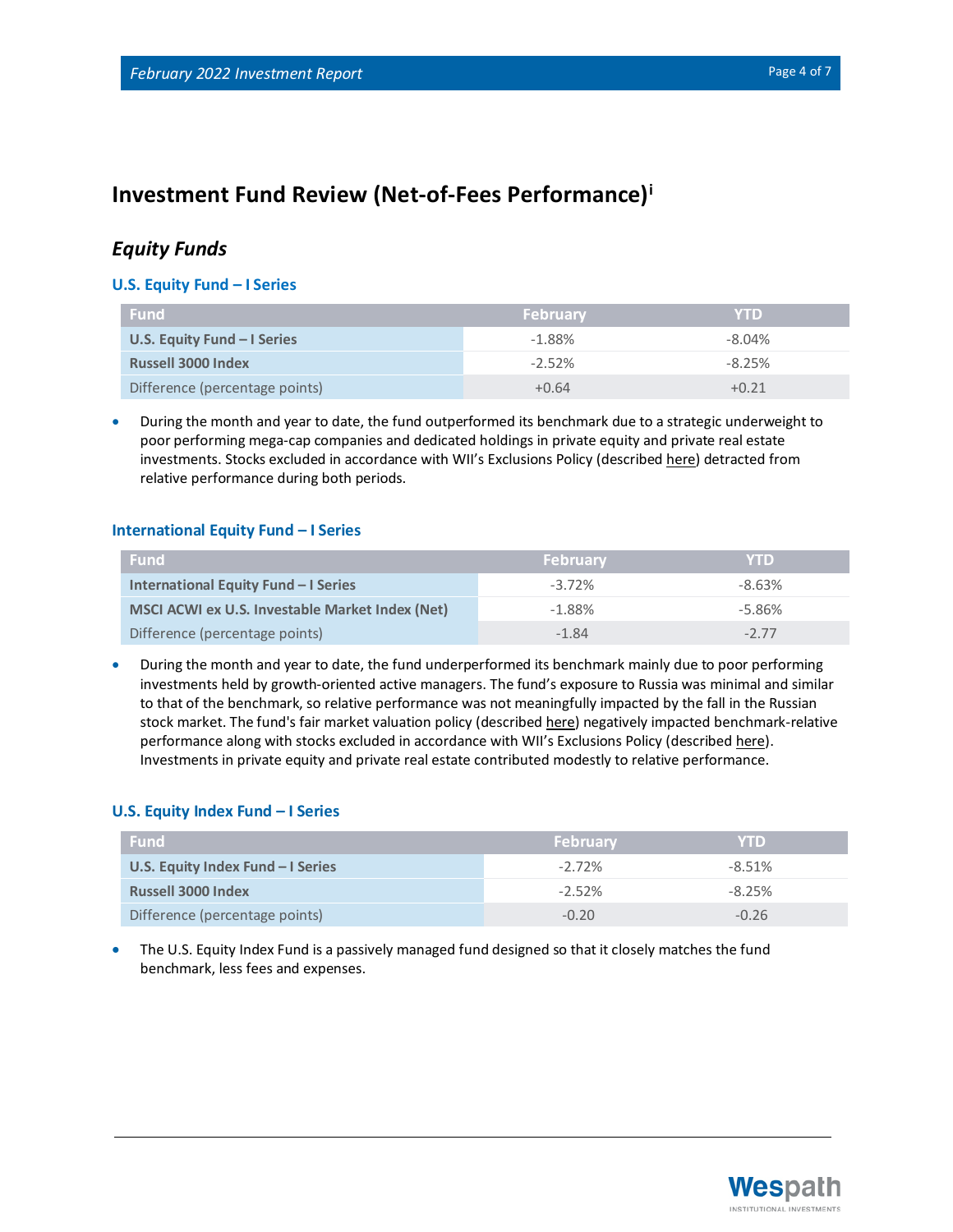### *Fixed Income Funds*

#### **Fixed Income Fund – I Series**

| <b>Fund</b>                                   | <b>February</b> | <b>YTD</b> |
|-----------------------------------------------|-----------------|------------|
| <b>Fixed Income Fund - I Series</b>           | $-1.84%$        | $-3.72\%$  |
| <b>Barclays U.S. Universal (ex MBS) Index</b> | $-1.48%$        | $-3.85%$   |
| Difference (percentage points)                | $-0.36$         | $+0.13$    |

- The largest detractor from benchmark-relative performance in February was the overweight allocation to emerging market debt. The fund's allocations to U.S. agency commercial mortgage-backed securities, the Positive Social Purpose Lending Program and high yield rated corporate debt positively contributed to benchmark-relative performance.
- Year to date, the fund has outperformed its benchmark due to positive manager security selection and allocations to U.S. agency commercial mortgage-backed securities, the Positive Social Purpose Lending Program, high yield rated corporate debt, and global bonds. The fund's allocation to emerging market debt detracted from benchmark-relative performance.

#### **Inflation Protection Fund – I Series**

| <b>Fund</b>                          | February | <b>YTD</b> |
|--------------------------------------|----------|------------|
| Inflation Protection Fund - I Series | $+0.93%$ | $+0.56%$   |
| <b>IPF-I Benchmark</b> "             | $+0.93%$ | $+0.34%$   |
| Difference (percentage points)       | 0.00     | $+0.22$    |

- The fund's underweight exposure to U.K. inflation-linked securities and global bonds positively contributed to benchmark-relative performance during the month. Manager selection of emerging market inflation-linked securities and an overweight allocation to floating-rate senior loans detracted from the fund's benchmarkrelative performance.
- On a year-to-date basis, the fund's underweight exposure to U.K. inflation-linked securities and global bonds and its overweight allocation to commodities contributed positively to benchmark-relative performance. The fund's overweight allocation to U.S. inflation-linked bonds and floating-rate senior loans and manager selection of emerging market inflation-linked securities detracted from the fund's benchmark-relative performance.

#### **U.S. Treasury Inflation Protection Fund – I Series**

| <b>Fund</b>                                        | <b>February</b> | <b>YTD</b> |
|----------------------------------------------------|-----------------|------------|
| U.S. Treasury Inflation Protection Fund - I Series | $+0.92%$        | $-1.42\%$  |
| <b>Barclays U.S. Inflation Linked Bond Index</b>   | $+0.82%$        | $-1.41%$   |
| Difference (percentage points)                     | $+0.10$         | $-0.01$    |

• The U.S. Treasury Inflation Protection Fund is a passively managed fund designed to closely match the performance of the fund benchmark, less fees and expenses.

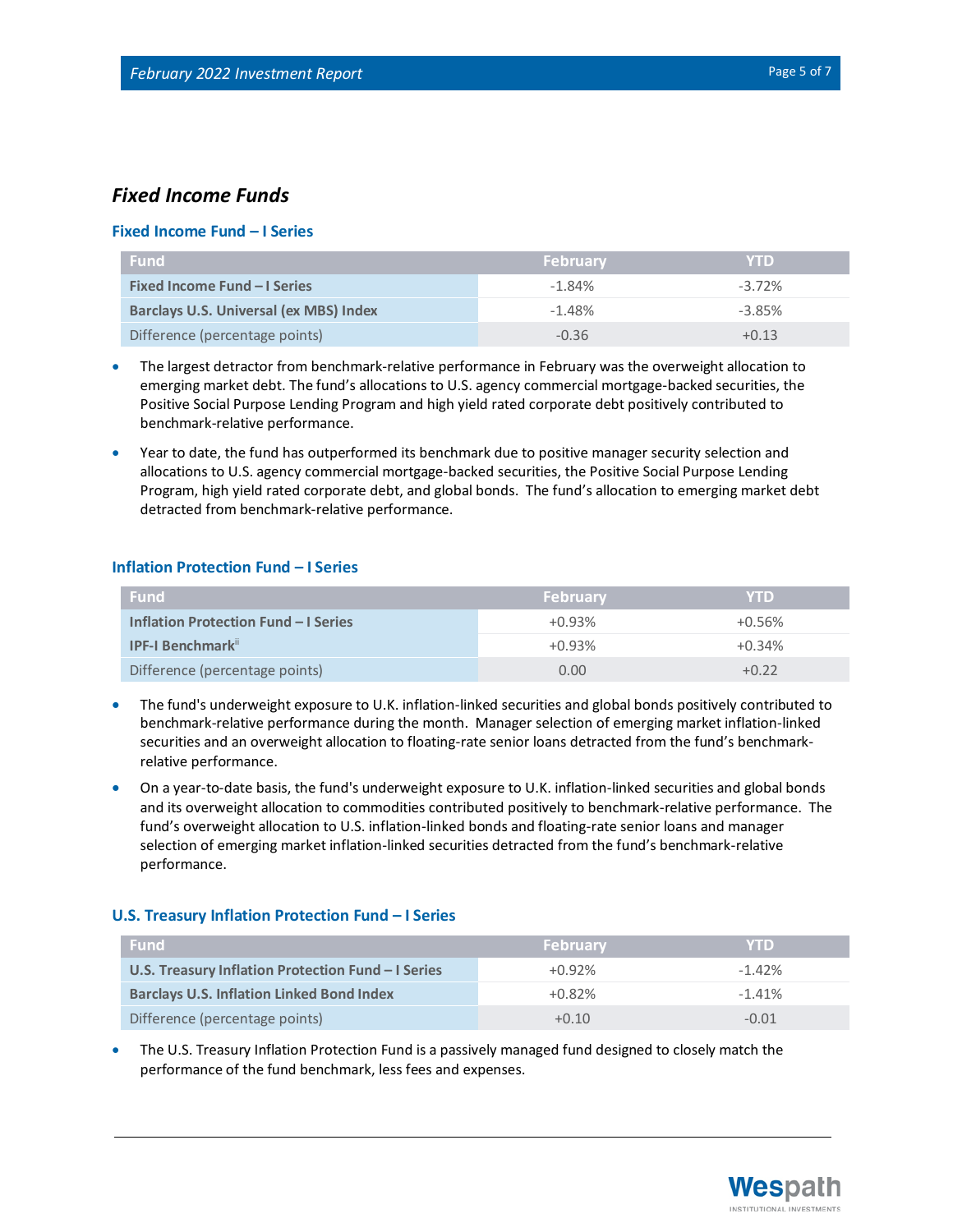## *Balanced Fund*

#### **Multiple Asset Fund – I Series**

| <b>Fund</b>                           | <b>February</b> | <b>YTD</b> |
|---------------------------------------|-----------------|------------|
| <b>Multiple Asset Fund – I Series</b> | $-2.12\%$       | $-6.29%$   |
| <b>MAF-I Benchmark</b> ii             | $-1.72%$        | $-5.59%$   |
| Difference (percentage points)        | $-0.40$         | $-0.70$    |

- During the month, USEF-I and IPF-I positively contributed to benchmark-relative performance, but IEF-I and FIF-I detracted from benchmark-relative performance.
- Year to date, USEF-I, FIF-I and IPF-I positively contributed to benchmark-relative performance, but IEF-I detracted from benchmark-relative performance.